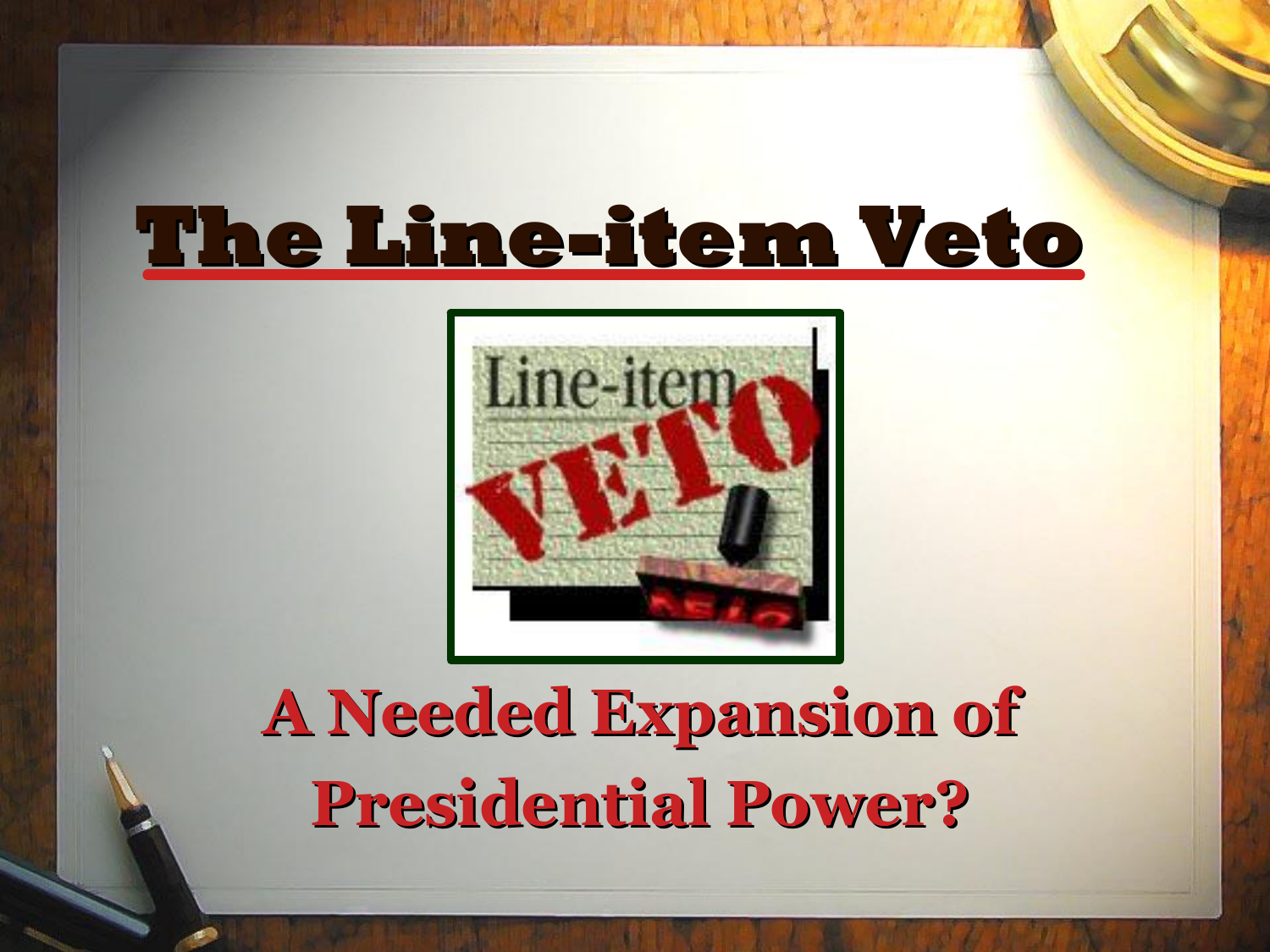

**Artist: R.J. Matson** 

**Date: July, 2006** 

**Source: [http://politicalhumor.](http://politicalhumor.about.com/) about.com/**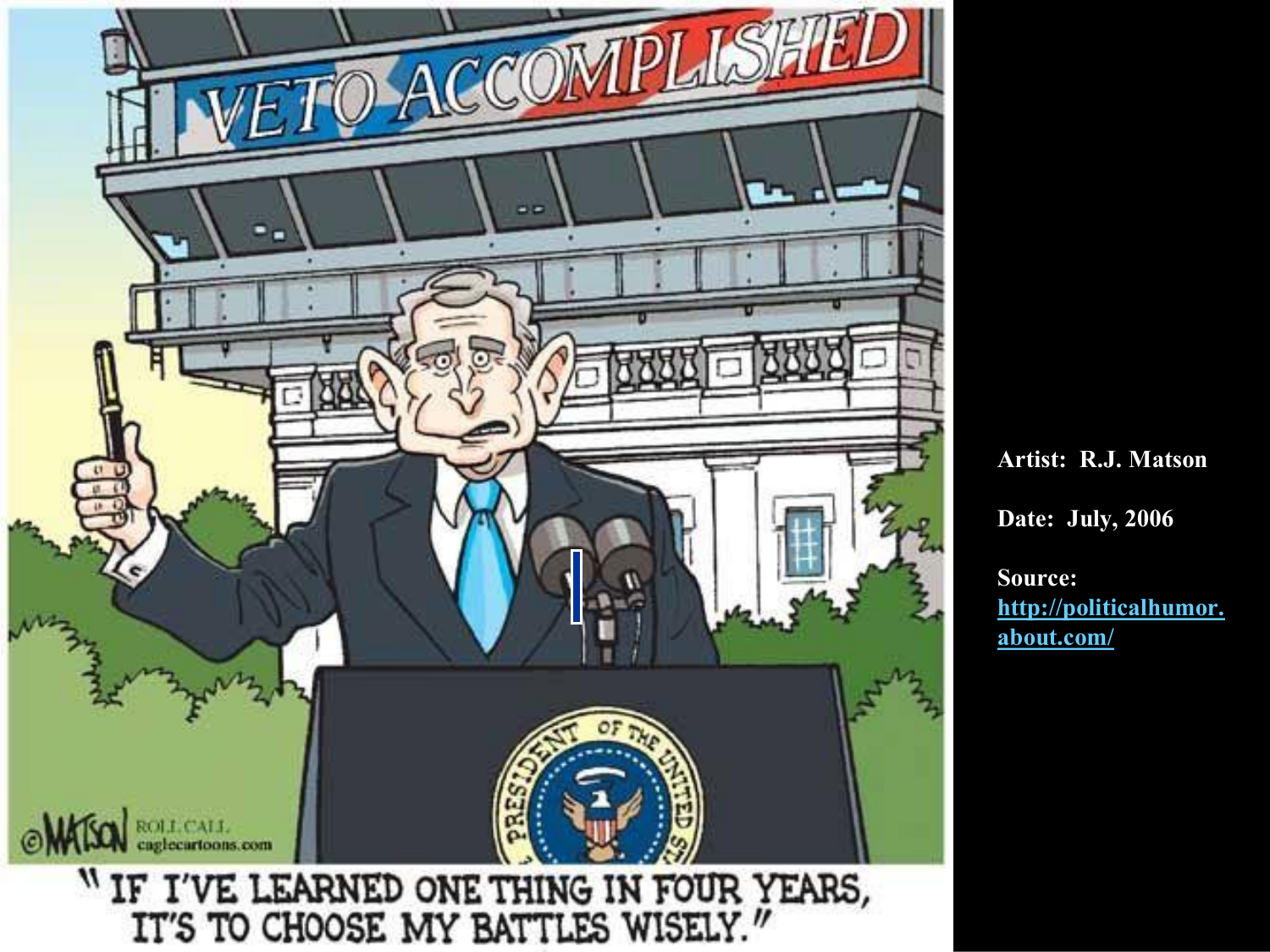#### **Separation of Powers**

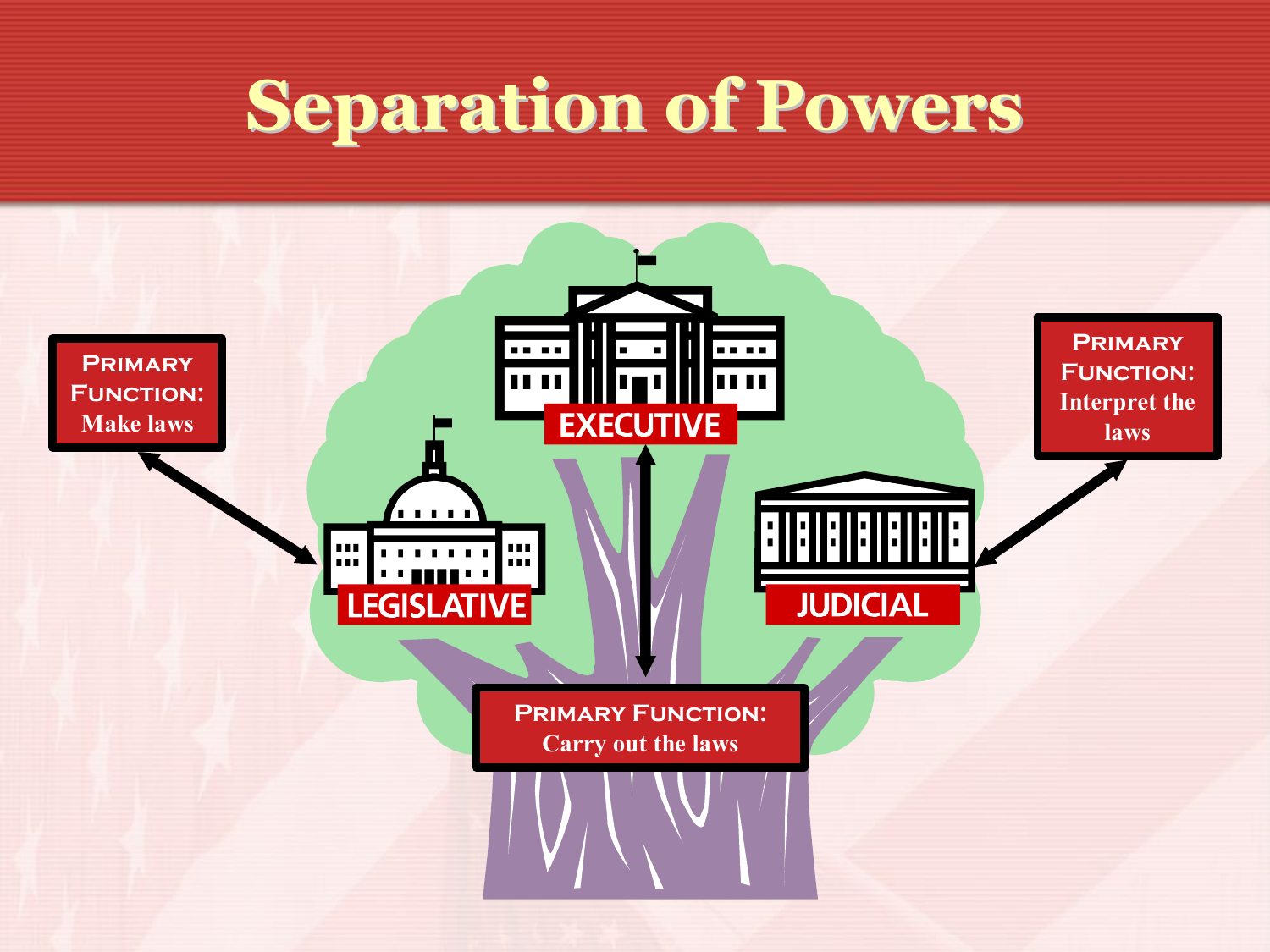#### **Checks and Balances**

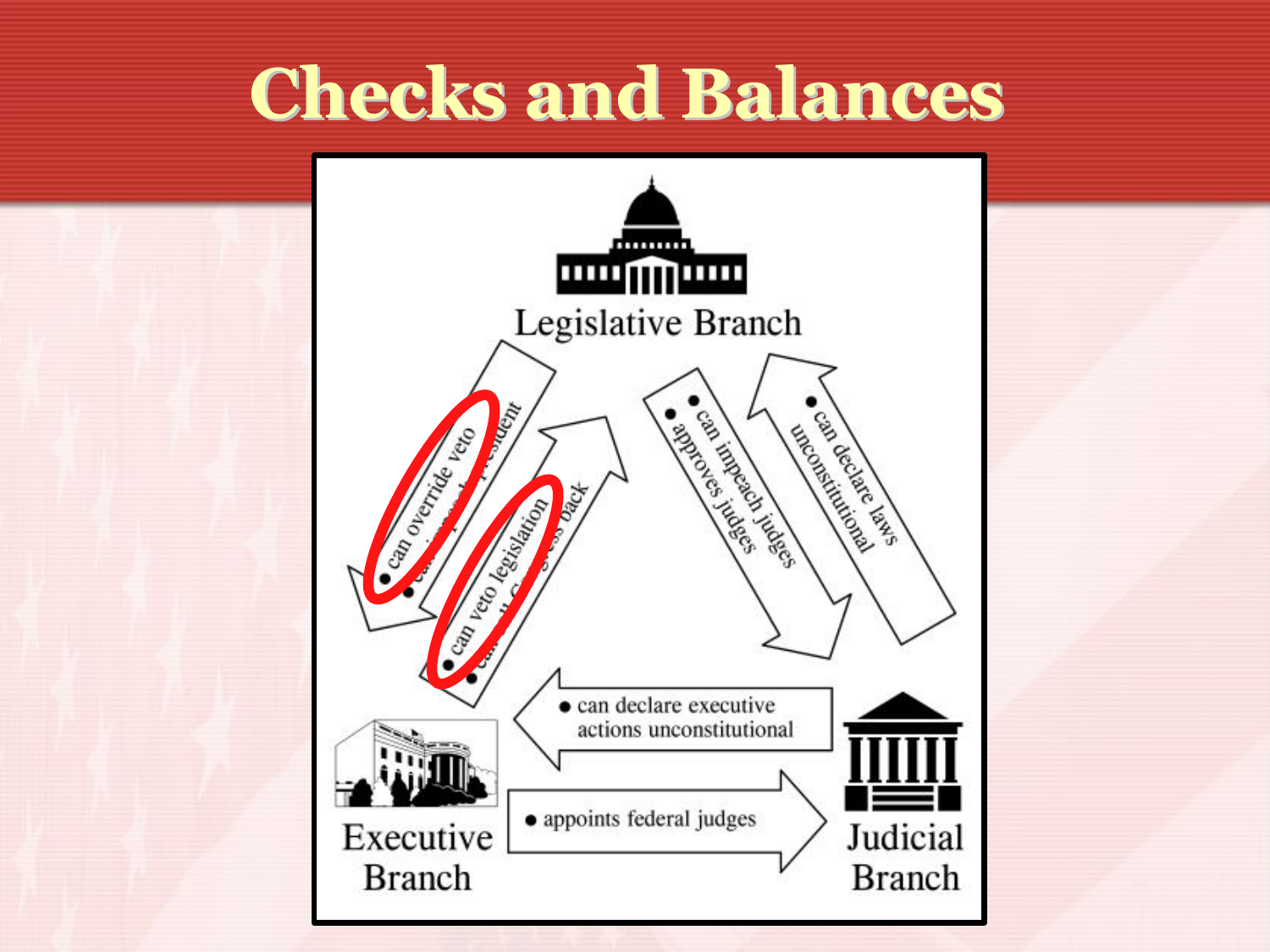#### The Presentment Clause



**Article I Section 7:** *"Every Bill which shall have passed the House of Representatives and the Senate, shall, before it become a Law, be presented to the President of the United States: If he approve he shall sign it, but if not he shall return it, with his Objections to that House in which it shall have originated. . . . .*

*If after such Reconsideration two thirds of that House shall agree to pass the Bill, it shall be sent, together with the Objections, to the other House, by which it shall likewise be reconsidered, and if approved by two thirds of that House, it shall become a Law."*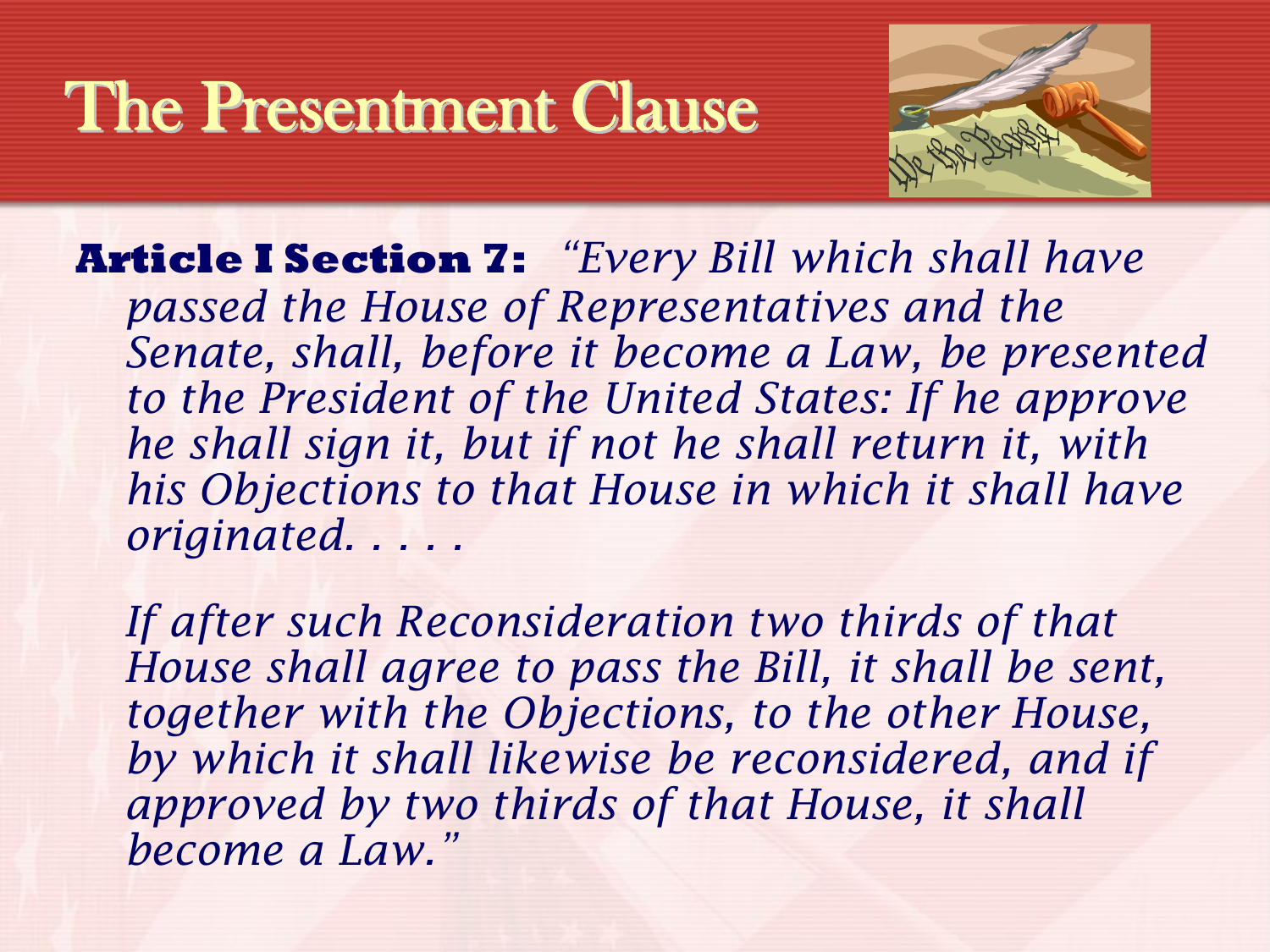## **Line-item Veto**

- **The power of an executive to nullify or "cancel" specific provisions of a bill without vetoing the entire legislative package**
- Line-item veto usually applied **to budget appropriations**
- Line-item veto subject **to the possibility of legislative override**
	- **43 governors currently have the line-item veto power**

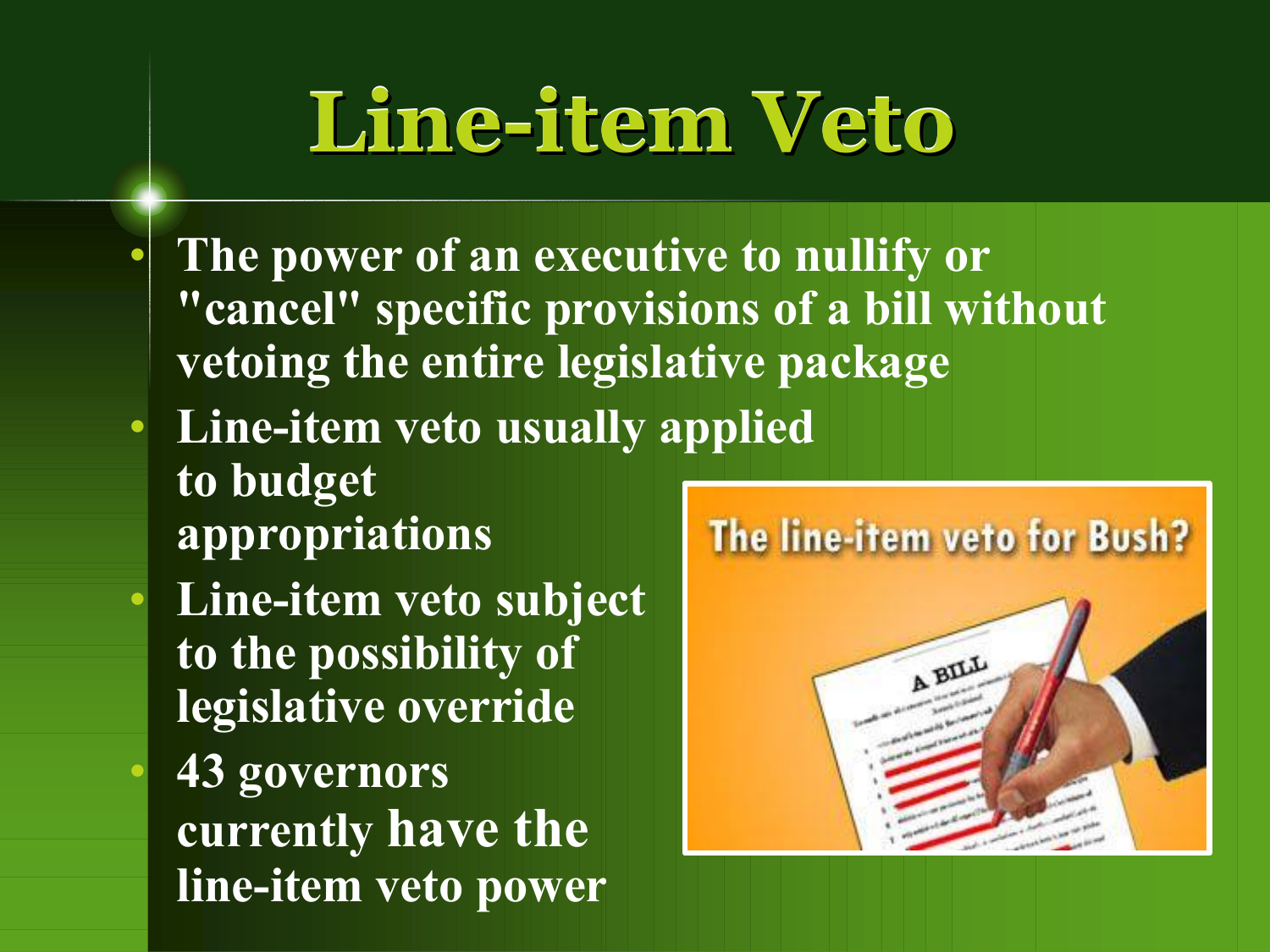# **Line Item Veto Act of 1996**

- **Passed by Congress and signed into law by President Clinton**
- **Afforded the President with a line-item veto**
- **Intended to control** *pork barrel spending* **that favors a particular region rather than the nation as a whole**

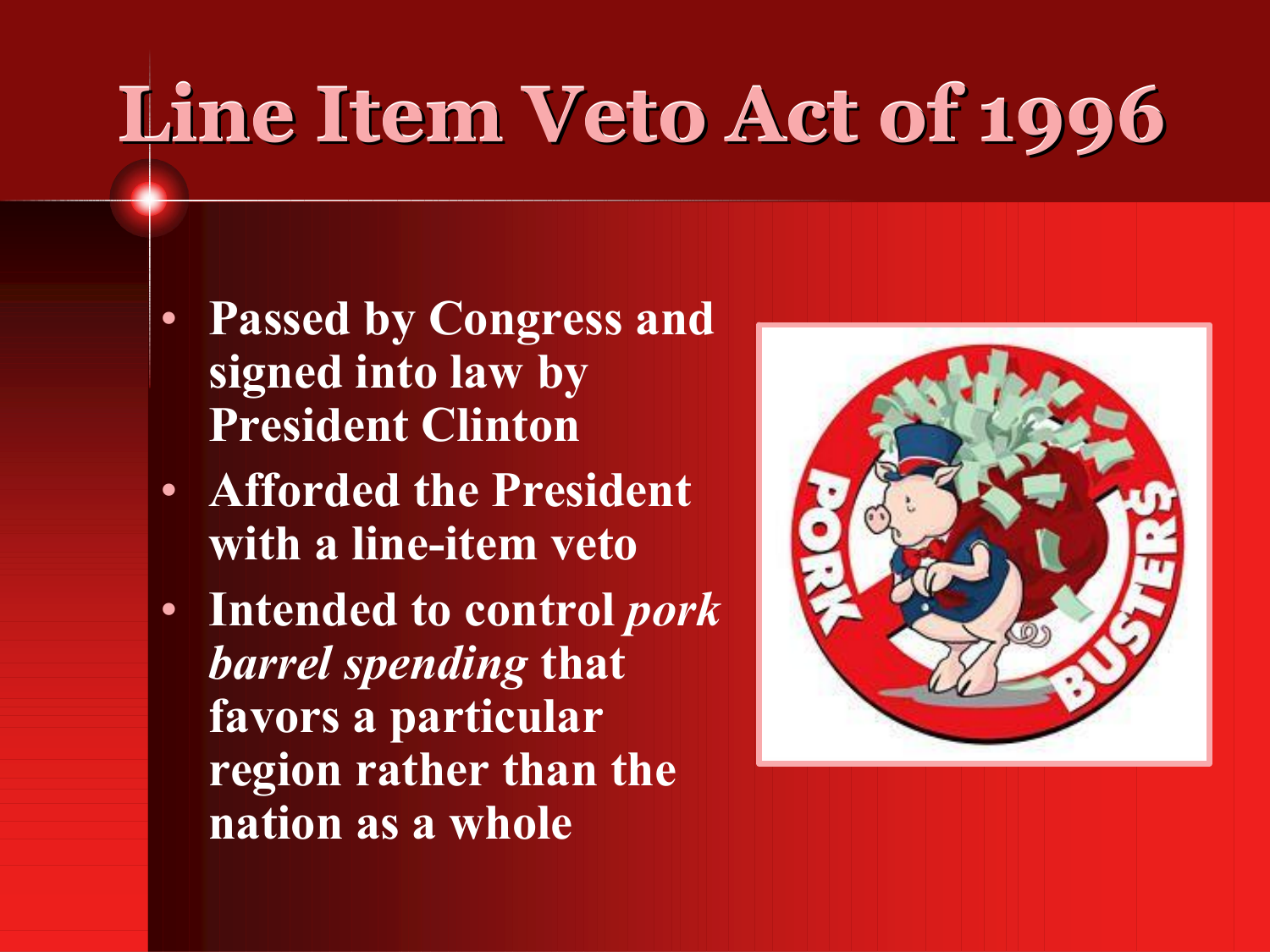## *Clinton v. New York City*

• **The Supreme Court ruled that the line-item veto as granted in the Line Item Veto Act of 1996 violated the "Presentment Clause" of the Constitution.** • **"The Presentment" in Article I Section 7 outlines how a bill may become law**

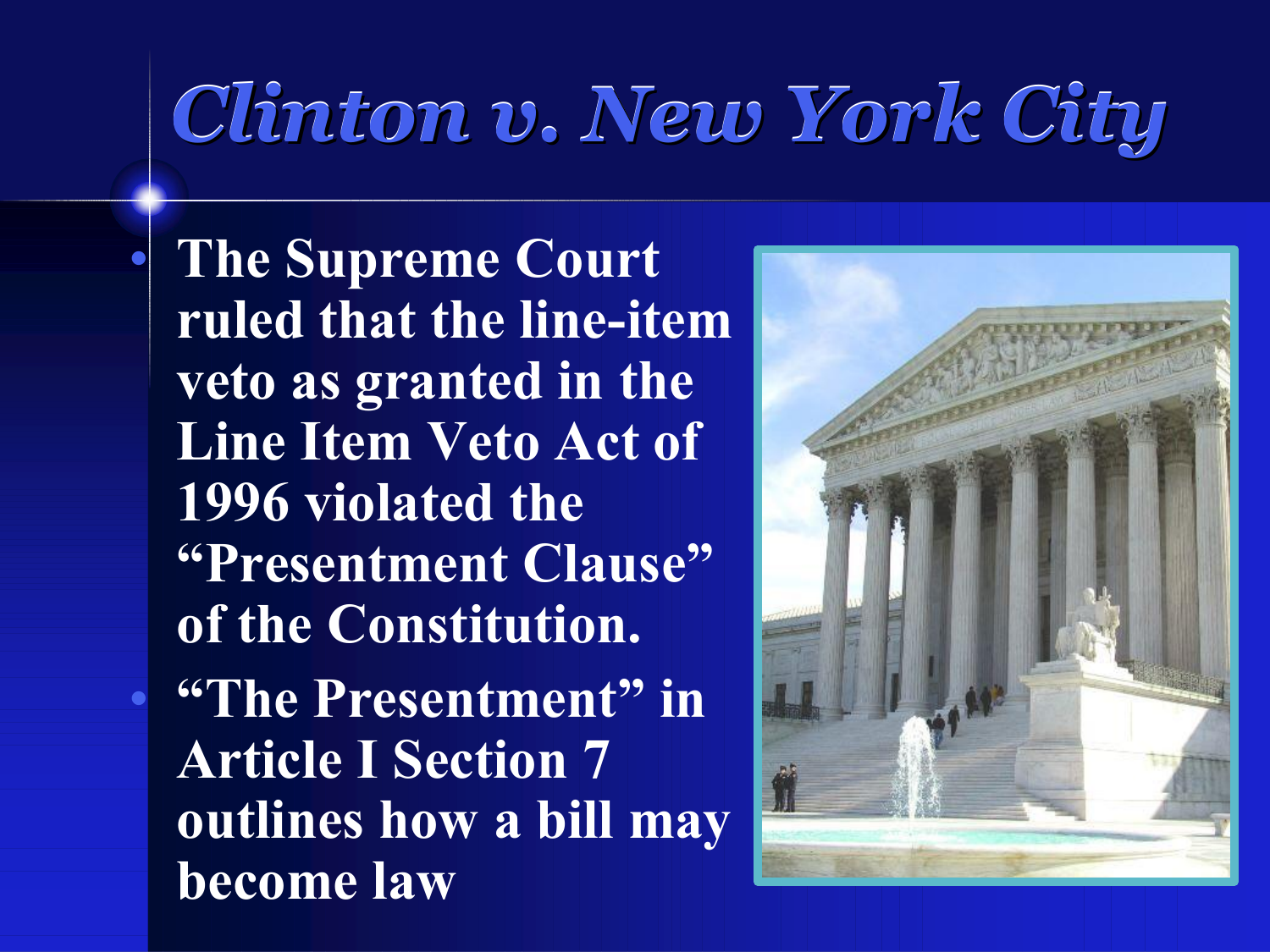

Date: August, 1997 Source: http://www.con [servativecartoo](http://www.conservativecartoons.com/)  ns.com/